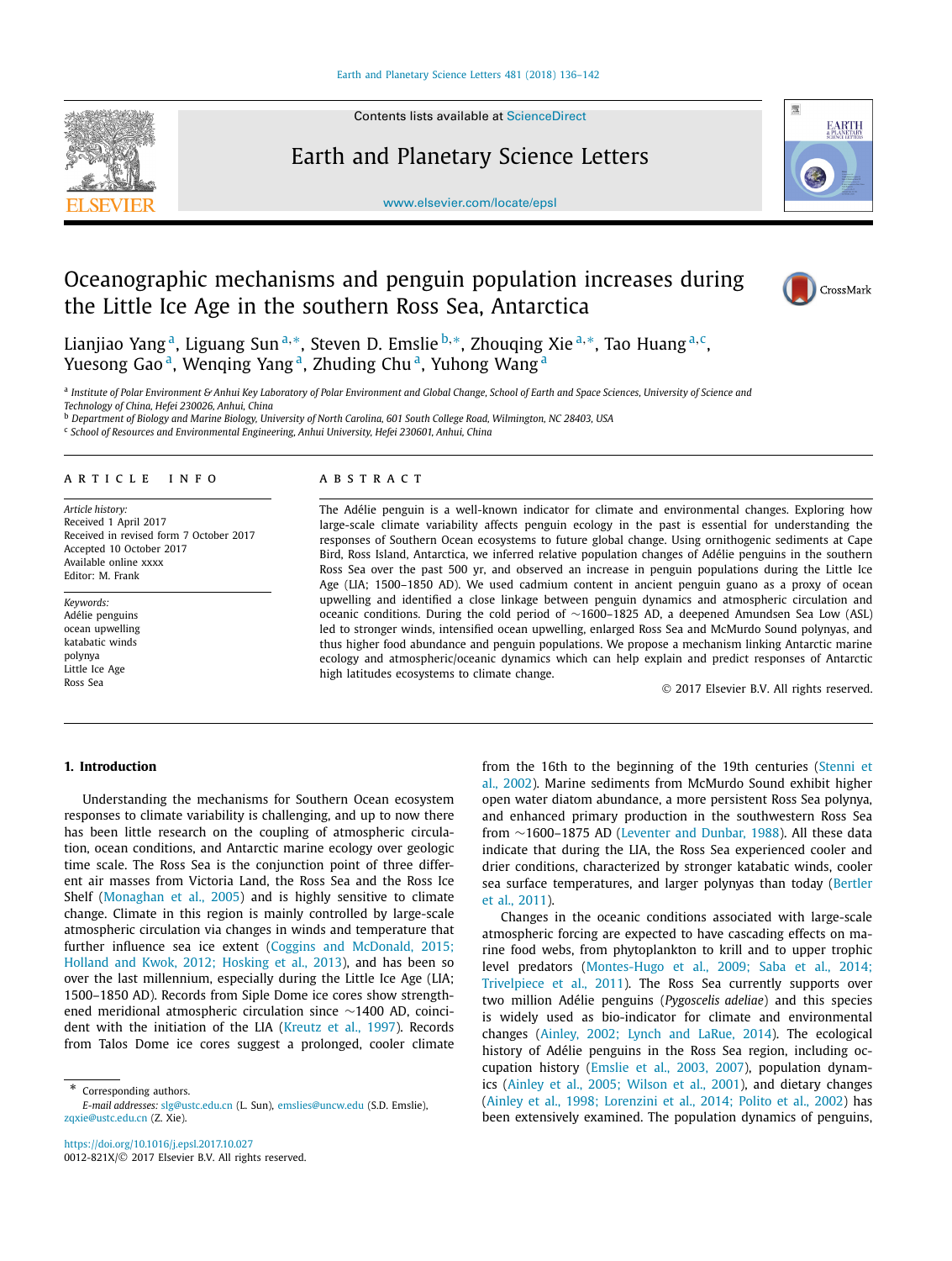

Fig. 1. Location of sampling sites of ornithogenic sediments (represented by red dots) at Cape Bird, Ross Island, as well as ice core sites (represented by red stars) in the Ross Sea, Antarctica. The grey arrows indicate katabatic wind flow (modified from [Bertler,](#page-5-0) 2004). ASL: Amundsen Sea Low; CB2: this study; CL2: referring to Nie et [al. \(2015\);](#page-6-0) SD: Siple Dome ice core, referring to [Mayewski](#page-6-0) et al. (2004); TD: Talos Dome ice core, referring to Stenni et [al. \(2002\).](#page-6-0) (For interpretation of the references to color in this figure, the reader is referred to the web version of this article.)

seals and krill during the Holocene from studies in the Antarctic Peninsula and East Antarctica are tightly associated with climatic conditions [\(Huang](#page-5-0) et al., 2009, 2013; Sun et al., 2000, [2004,](#page-6-0) 2013) and likely so in the Ross Sea as well. For example, evidence suggests that Adélie penguin populations at Cape Bird, Ross Island, shifted locations of breeding sites there due to coastline variations and frequent storms under the colder climatic conditions of the LIA (Hu et al., [2013; Nie](#page-5-0) et al., 2015).

Here, we analyzed geochemical records in ornithogenic sediments from Cape Bird, Ross Island (Fig. 1), and used phosphorus (P) to reconstruct historic changes of Adélie penguin populations and cadmium (Cd) as a proxy for ocean upwelling intensity; stable nitrogen isotopes (*δ*15N) in penguin feathers were used to infer penguin dietary changes for the past 500 yr. We also investigated the connection between atmospheric circulation, oceanic conditions and the impact of large-scale climate forcing on marine ecosystem along the southwestern Ross Sea.

#### **2. Material and methods**

#### *2.1. Sampling site*

The sediment core CB2 in this study was collected at Ross Island, southwestern Ross Sea, during the 2012 austral summer (Fig. 1). This 15-cm deep core was collected from a catchment on an elevated hillside at southern Cape Bird, with an active Adélie penguin colony nearby, indicating possibly high impact of penguin guano on the sediment. The profile was sectioned at 0.5 cm intervals, and a total of 30 subsamples were obtained and stored in a freezer at −20 ◦C prior to analysis. The CB2 profile contained numerous penguin feather fragments, but sample sizes per 0.5 cm section were small (fragments representing 3–5 individual feathers). Fragments were pooled into one sample per 0.5 cm section for  $\delta^{15}$ N analysis.

## *2.2. Chronology*

Two penguin feathers were selected from the CB2 profile (at depths of 9 cm and 15 cm) for AMS  $^{14}$ C dating (Table 1). These two conventional radiocarbon dates were calibrated using the CALIB 7.0.2 computer program and the dataset of Marine13 [\(Reimer](#page-6-0) et al., [2013\)](#page-6-0), and corrected using a  $\Delta R = 750 \pm 50$  yr for the marine carbon reservoir effect in the Ross Sea region [\(Emslie](#page-5-0) et al., 2007). As <sup>a</sup> result, CB2 profile has <sup>a</sup> bottom age of ∼1471–1695 AD (2*σ* range).

To obtain the chronology of the CB2 profile, the levels of bioelements mercury (Hg) and phosphorus (P) were compared with

#### **Table 1**

14C dates and calibrated ages for the CB2 profile.

| Sample   | Depth<br>(cm) | Material | Conventional<br>$14C$ age (BP) | Calibrated age<br>(AD)    |
|----------|---------------|----------|--------------------------------|---------------------------|
| $CR2-18$ | a             | Feather  | $1065 + 36$                    | $1471{\sim}1695(2\sigma)$ |
| $CB2-30$ | 15            | Feather  | $1463 + 38$                    |                           |



**Fig. 2.** Chronology of the profile CB2. Upper panel: comparison of mercury (Hg) and phosphorus (P) concentrations in profile CB2 and CL2, respectively; bottom panel: age-depth model for profile CB2, with a linear fitting.

those in another ornithogenic sediment profile (CL2) from the middle Cape Bird (Nie et al., [2015\)](#page-6-0). The CL2 profile was taken from a small pond that is located on the fifth beach ridge above sea level with abandoned penguin colonies nearby. CB2 and CL2 are geographically close (∼1 km apart), have similar ornithogenic influence on the two sediment cores from penguin guano, and thus the typical bio-elements Hg and P in the two cores are comparable. Based upon these comparisons, we established the age-depth model for CB2 by matching the two cores' bio-elemental characteristics (Fig. 2), with the bottom age calculated as ∼1450 AD, consistent with the  $^{14}$ C age (Table 1). Therefore, we established the complete and accurate chronology of CB2, which represents about 500 yr of deposition at the sampling site.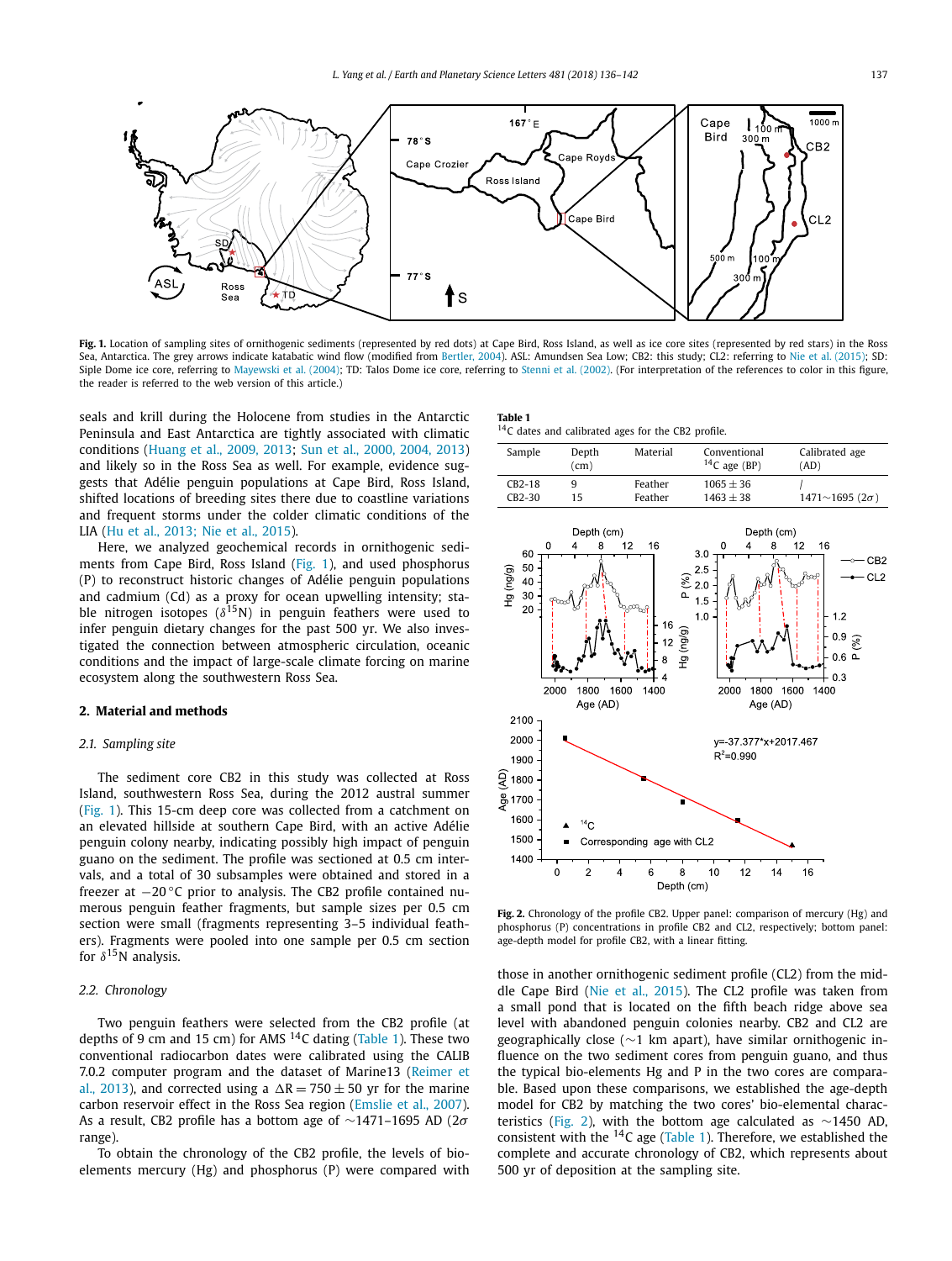# <span id="page-2-0"></span>*2.3. Geochemical analysis*

All subsamples in CB2 were air-dried and homogenized by grinding after careful removal of larger rock fragments and penguin remains (bone fragments, feathers and eggshells). The final powdered samples were passed through a 74 μm mesh sieve.

For Cd and P analysis, 0.25 g air-dried subsamples were precisely weighed and digested with multi-acids  $(HNO<sub>3</sub>–HCl–HF–$ HClO4) in Teflon tubes by electric heating; their concentrations were measured by Inductively Coupled Plasma-Optical Emission Spectroscopy (ICP-OES, Perkin Elmer 2100 DV). For Hg analysis, 0.1 g air-dried subsamples were precisely weighed and digested with  $H_2O_2$ –HNO<sub>3</sub>–Fe<sup>3+</sup> oxidant in colorimeter tubes by electric heating and then determined by Atomic Fluorescence Spectrometry (AFS-930, Titan Instruments Co., Ltd.). Measurements were conducted at constant solution volume on both ICP-OES and AFS. Reagent blanks and standard reference materials were included in every batch of samples for quality control, with a relative standard deviation less than 0.5%.

Penguin feather remains for stable nitrogen isotope analysis were cleaned with Millipore water and 2:1 chloroform:methanol solution, and then dried in an oven at  $40^{\circ}$ C. The cleaned samples were cut into small pieces and weighed in a tin capsule. Stable nitrogen isotope ratios in penguin feathers were determined using an isotope ratio mass spectrometer at the G.G. Hatch Isotope Laboratories, Earth Sciences, University of Ottawa, with a precision ≤0.2❤. Isotope ratios ( 15N/14N) in samples are expressed in *δ* notation, and defined as follows:

 $\delta^{15}N(\%) = (R_{sample}/R_{standard} - 1) \times 1000$ 

where R<sub>sample</sub> is isotope ratio of the sample, and R<sub>standard</sub> of the air.

#### **3. Results**

Cd levels in the CB2 profile ranged from 2.22 to 5.31 μg/g, with a mean value of  $3.54 \pm 0.87$  µg/g, much higher than Cd content in the bedrock (Liu et al., [2013\)](#page-5-0), and thus indicating that the Cd in the sediments is sourced primarily from penguin guano. We calibrated Cd levels in ornithogenic sediments to Cd content in penguin guano ( $[Cd]_p$ ) using the methods of [Sun](#page-6-0) and [Xie \(2001\).](#page-6-0) [Cd]<sub>p</sub> ranged from 4.48 to 10.10  $\mu$ g/g, with a mean value of  $6.94 \pm 1.60$  µg/g. [Cd]<sub>p</sub> is relatively high between ~1450 and ∼1600 AD, then begins to rise and reaches a peak value at  $\sim$ 1700 AD, followed by a decline to a low and stable level after ∼1825 AD. To eliminate the effect of penguin guano content on Cd levels, we also calculated the Cd/P ratio in the sediments and found it to be consistent with  $[Cd]_p$  (Fig. 3c).

P concentration in CB2 ranged from 1.28 to 2.79%, with a mean value of  $2.06 \pm 0.39$ %, much higher than the background concentration at Cape Bird (Liu et al., [2013\)](#page-5-0). P reached maximum values in the levels dated to ∼1600–1825 AD, but decreased in the pre-1600 AD levels, and declined to minimum after ∼1825 AD.

The  $\delta^{15}$ N values in penguin feathers from CB2 ranged from 9.01 to 13.33 $\%$ <sub>0</sub>, a 4.32 $\%$ <sub>0</sub> difference. These values were relatively high in levels dated pre-1600 AD, decreased afterwards, and reached the most depleted level at ∼<sup>1720</sup> AD; then *δ*15N values began to rise and remained at a relatively high level since ∼1825 AD, with occasional dips in the 1920s and 1970s.

## **4. Discussion**

# *4.1. Changes in penguin populations and prey selection for the past 500 yr recorded in CB2*

P is a well-known bio-element in penguin ornithogenic sediments in the Antarctic Peninsula, Vestfold Hills and Ross Sea re-



**Fig. 3.** Proxy indices of ocean ecological processes and climate records for the past 500 yr. (a) Adélie penguin population change at Cape Bird indicated by P concentrations in profile CB2. (b) Krill abundance indicated by stable nitrogen isotopes. (c) Ocean upwelling indicated by  $[Cd]_p$  and  $Cd/P$  ratio. (d) Past ASL intensity indicated by Na concentration in Siple Dome ice core (25-yr running mean) [\(Mayewski](#page-6-0) et al., [2004\)](#page-6-0). (e) Climate changes from the *δ*D record in Talos Dome ice core (20-yr running mean) [\(Stenni](#page-6-0) et al., 2002), light grey represent warmer climate and dark grey represent colder climate. Original data of Na and *δ*D are downloaded from the website: [http://www.ncdc.noaa.gov/data-access/paleoclimatology-data/datasets/](http://www.ncdc.noaa.gov/data-access/paleoclimatology-data/datasets/ice-core) [ice-core.](http://www.ncdc.noaa.gov/data-access/paleoclimatology-data/datasets/ice-core) The shaded areas stand for the cold climate period (∼1600–1825 AD).

gions (Huang et al., 2009; Nie et al., [2015; Roberts](#page-5-0) et al., 2017; Sun et al., [2000\)](#page-5-0), and has been used successfully in the reconstruction of past penguin population changes (Hu et al., [2013;](#page-5-0) [Huang](#page-5-0) et al., 2011). Adélie penguin populations as inferred from P (Fig. 3a) at southern Cape Bird declined slightly from ∼1450 to ∼1600 AD, began to rise afterward and reached their highest level in ∼1700 AD, then declined with fluctuations to the lowest levels through ∼1900 AD. For the past 100 yr, Adélie penguin populations experienced a sharp rise and drop. Monitoring data have shown that Adélie penguins at Cape Bird had an increasing trend in the 1970s, likely linked with changes in sea-ice extent and polynya size, but also with variation in competition with minke whales (Ainley et al., [2005; Wilson](#page-5-0) et al., 2001). Our study suggests that the penguin populations increased in the 1960s as well, consistent with their research.

The  $\delta^{15}$ N values in biological tissues have been extensively used to infer dietary and foraging behavior of seabirds [\(Emslie](#page-5-0) and Patterson, 2007; Huang et al., [2013; Lorenzini](#page-5-0) et al., 2014) and are enriched ∼3–5❤ for every increase in trophic level through the marine food chains [\(Cherel,](#page-5-0) 2008). Using *δ*15N values in ancient Adélie penguin tissues as a proxy, Huang et [al. \(2013\)](#page-5-0) inferred relative krill abundance in penguin diet at the Vestfold Hills during the Holocene, with more krill consumed in cold periods based on lower  $\delta^{15}$ N values at those times. Here,  $\delta^{15}$ N values of Adélie penguin feathers in the CB2 profile have an amplitude of  $4.32\%$ , indicating a significant change in Adélie penguin dietary composition. Modern Adélie penguins in the Ross Sea feed primarily on ice krill (*Euphausia crystallorophias*) and silverfish (*Pleuragramma antarctica*) [\(Ainley](#page-5-0) et al., 1998). Adélie penguins breeding at Cape Bird would be molting, and growing new feathers, along the shelf break of the eastern Ross Sea, where penguin diet would be Antarctic krill (Ainley et al., [1984; Ballard](#page-5-0) et al., 2012). It is impossible to tell if the feathers sorted from the CB2 profile were from adult penguins (grown during molt at the shelf break) or from chicks at Cape Bird,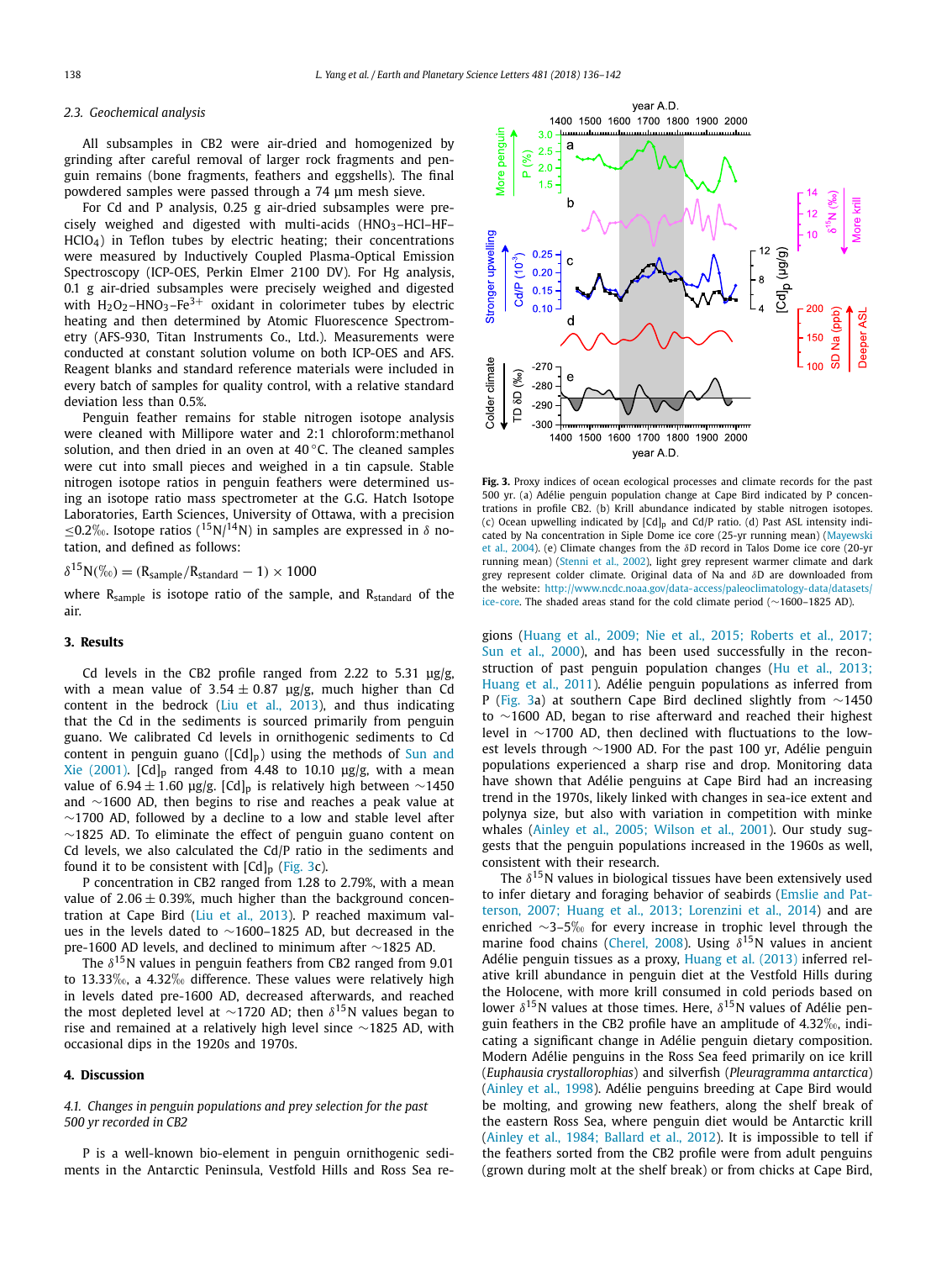so we could not distinguish krill species in this study. Although *δ*15N values between ∼<sup>1600</sup> and ∼<sup>1825</sup> AD are not depleted as <sup>a</sup> whole (indicating a mixture of krill and silverfish in penguin diet), a large dip in value occurred at ∼1720 AD [\(Fig. 3b](#page-2-0)), suggesting a relatively high amount of krill in penguin diet at that time. After ∼<sup>1825</sup> AD, *δ*15N values became more enriched, but fluctuated widely, indicating penguin diet was dominated by silverfish or krill at specific intervals, probably in response to variations in oceanographic conditions. Currently, silverfish is more important in the diet of Adélie penguins in the southern Ross Sea, possibly due to increased removal by fisheries of Antarctic toothfish that also prey on silverfish, leaving a surplus of this prey that benefits penguins (Ainley et al., [2017; LaRue](#page-5-0) et al., 2013; Lyver et al., 2014). Alternatively, a decline in sea ice at Anvers Island, Antarctic Peninsula, has been correlated with disappearance of silverfish in Adélie penguin diet there (Sailley et al., [2013; Schofield](#page-6-0) et al., 2010). It is apparent, then, that there are many complex interactions that determine major prey consumption by Adélie penguins, including oceanographic variations due to climate, sea ice extent, polynya size and primary productivity, and trophic cascades.

Over the past 500 yr at Cape Bird, Adélie penguin populations increased during the cold period (∼1600–1825 AD; [Fig. 3e](#page-2-0)), which is inconsistent with the general pattern in other studies, for example, penguin populations increased when climate became warmer, and vice versa (Emslie et al., [2007; Huang](#page-5-0) et al., 2009; Sun et al., [2000\)](#page-5-0). Due to different geographical effects or oceanic conditions, though, there may have been different responses by penguins to climate change in the late Holocene. Here, we focus on the linkage between penguin ecology and atmospheric/oceanic conditions, i.e., winds, ocean upwelling, and polynya size.

# *4.2. Upwelling in the Ross Sea continental shelf and its association with the Amundsen Sea Low (ASL)*

The Circumpolar Deep Water (CDW), a relatively warm and nutrient-rich water mass that originates from the Antarctic Circumpolar Current (ACC) (Orsi et al., [1995\)](#page-6-0), can be found near the continental shelf around most of the Antarctica. In the Ross Sea, CDW mixed with the shelf waters to form Modified Circumpolar Deep Water (MCDW), and crosses the shelf break at specific locations primarily determined by the bathymetry, but eventually floods much of the shelf [\(Dinniman](#page-5-0) et al., 2011). In their model, the simulated dye concentration (representing CDW) around Ross Island increased over time; in the model of 620 days, some of the dye advected underneath the Ross Ice Shelf, primarily entering near Ross Island. In addition, CDW from off the continental shelf could carry nutrients (e.g., Fe) into the surface waters around Ross Island [\(McGillicuddy](#page-6-0) et al., 2015; M.S. Dinniman, personal communication). Along the western half of Ross Ice Shelf, a layer of MCDW extends to Ross Island, and the extent and frequency of MCDW intrusions may contribute to explain the historic abundance and distribution of larger toothfish near McMurdo Sound [\(Ashford](#page-5-0) et al., 2017).

Since Shen et [al. \(1987\)](#page-6-0) used Cd as a tracer of historical upwelling in corals, it has been widely applied as a proxy of ocean upwelling [\(Reuer](#page-6-0) et al., 2003). Cd is an important nutrient in the Southern Ocean water column and shows similar vertical distribution with phosphate [\(Boyle](#page-5-0) et al., 1976). In ocean surface water, Cd is depleted by biological activities, while in the CDW Cd is enriched by organic matter decomposition and re-mineralization [\(Abouchami](#page-5-0) et al., 2011). Hence, Cd in surface water is mainly replenished by upwelling of Cd-rich CDW, absorbed by phytoplankton, and ultimately enriched in marine top predators such as Adélie penguins. Penguin ornithogenic sediments from Ross Island, Vestfold Hills, and Amanda Bay contain high Cd concentrations [\(Huang](#page-5-0) et al., 2011, 2016; Liu et al., [2013\)](#page-5-0). Similar results have been reported in penguin tissues from the Antarctic Peninsula and Ross Sea region; Cd concentration in fresh penguin guano is as high as 5.3 μg/g, probably caused by convective upwelling of Cd-rich deep waters (Ancora et al., [2002; Espejo](#page-5-0) et al., 2014; [Metcheva](#page-5-0) et al., 2011).

It is complicated when considering the exact source of the Cd in the ornithogenic soils. Adélie penguins breeding at Cape Bird would have incorporated Cd in their tissues in late summer, when feeding and molting along the shelf break in the eastern Ross Sea. When these adult penguins return to Cape Bird the following breeding season, they fast at their nests through the first incubation cycle, but not for the entire breeding season [\(Ainley](#page-5-0) et al., [1983; Vleck](#page-5-0) and Vleck, 2002). So, we suggest that Cd in the ornithogenic sediments (mainly from penguin guano, both adults and chicks) is mainly derived from the feeding zones around Ross Island and thus impacted by the upwelling occurring along the shelf break. However, we cannot exclude the possibility that some of the Cd was assimilated by penguins when feeding in the eastern Ross Sea. The lack of any noticeable positive correlation between  $[Cd]_p$  and  $\delta^{15}N$  in the CB2 profile [\(Fig. 3b,](#page-2-0) 3c) suggests that the trophic level of penguins is unlikely the determining factor for high  $[Cd]_p$  levels. Therefore, we conclude that  $[Cd]_p$  could be used as the tracer of CDW upwelling and a reliable proxy for the nutrient condition of ocean surface water in the Ross Sea.

Model studies have highlighted the importance of winds in the CDW upwelling process (Dinniman et al., [2011; Klinck](#page-5-0) and Dinniman, [2010; Thoma](#page-5-0) et al., 2008). In addition, the western Ross Sea is known to be a site of vigorous vertical mixing due to strong katabatic winds [\(Parish](#page-6-0) et al., 2006). The Amundsen Sea Low (ASL) is the climatological area of low pressure located in the South Pacific sector of the Southern Ocean, and it strongly influences the wind field over the West Antarctic region (Coggins and [McDonald,](#page-5-0) [2015; Hosking](#page-5-0) et al., 2013; Turner et al., 2013). Kreutz et [al. \(2000\)](#page-5-0) reported that Na concentration in the Siple Dome (SD) ice core provides an indication of past ASL variability; a deeper ASL transports more sea salt aerosol to the ice core site. They also reported a deepened ASL during the LIA.  $\lbrack \text{Cd} \rbrack_{p}$  in the CB2 profile exhibited a strong correlation with Na in SD the ice core, especially during the period from ∼1600 to ∼1825 AD [\(Fig. 3c,](#page-2-0) 3d). We suggest that the ASL is indeed the dominant factor in wind strength over the Ross Sea region, and thus in the development of CDW inflow onto the continental shelf.

Transport of CDW/MCDW onto Antarctic continental shelves has important effects in physical and biological processes. For example, the Ross Sea polynya, although it is a latent-heat polynya formed by katabatic winds, maintains open water where convective upwelling of warm CDW emerge at the surface [\(Reddy](#page-6-0) et al., 2007). MCDW is thought to supply a significant amount of micronutrient iron to the euphotic zone of the Ross Sea and thus stimulates primary productivity (Hiscock, [2004; Peloquin](#page-5-0) and Smith, 2007). In addition, CDW intrusions on the Ross Sea shelf are apparently linked to the location and reproduction of Antarctic krill [\(Sala](#page-6-0) et al., [2002\)](#page-6-0), which are also found in canyons along the shelf break (i.e., outer 1/3 of Ross Sea shelf waters). These krill are fed upon by various predators, including penguins, and a large decline in this keystone species could cause a trophic cascade within the marine food web [\(Ainley](#page-5-0) et al., 2006). Therefore, changes in the atmospheric forcing would likely generate substantial changes in the wind pattern and oceanographic and ecological impacts in the Ross Sea.

# *4.3. Effects of large-scale atmospheric forcing on oceanic conditions and marine ecosystems in the Ross Sea*

Bertler et [al. \(2011\)](#page-5-0) summarized the atmospheric and oceanic conditions during the past millennium across Antarctica. Here,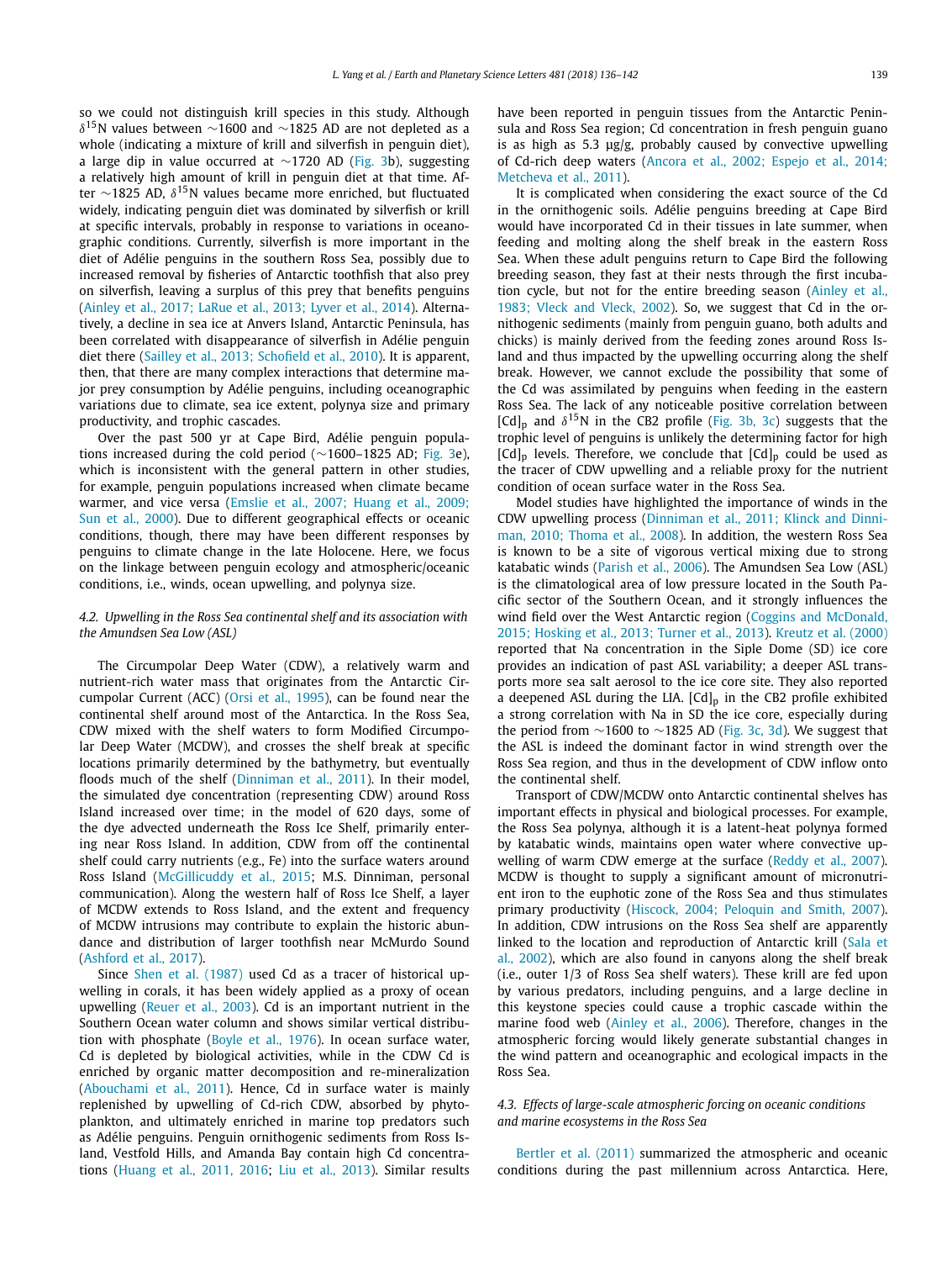

**Fig. 4.** Effects of large-scale atmospheric forcing on oceanic conditions and marine ecological processes in the Ross Sea. (a) LIA (∼1600–1825 AD). (b) Warm period (since ∼1825 AD). Data for the past ASL intensity by [Kreutz](#page-5-0) et al. (1997, 2000) and Mayewski et [al. \(2004\);](#page-6-0) data for the katabatic winds by Bertler et [al. \(2011\)](#page-5-0) and Rhodes et [al. \(2012\);](#page-6-0) data for polynya size by Leventer and [Dunbar \(1988\);](#page-5-0) data for ocean upwelling, primary productivity (green ovals), prey abundance and penguin population by this paper. The land where penguins are located is Ross Island. It is probably westerlies that induce MCDW upwelling, while katabatic winds would contribute to vertical mixing. (For interpretation of the references to color in this figure, the reader is referred to the web version of this article.)

based on records of historical Adélie penguin populations and dietary changes in the Ross Sea region, we propose a synthetic perspective for the linkage between these marine ecological processes and the atmospheric/oceanic dynamics (Fig. 4). Changes in the atmospheric circulation would induce substantial changes in wind strength and thus oceanographic conditions (i.e., MCDW formation, nutrient input and polynya size). Ultimately, these atmospheric and marine environmental changes would affect the marine primary productivity, krill and silverfish abundance and the open-water access that penguins need for foraging.

In polar regions, cooler temperatures coincide with more intense atmospheric circulation, and vice versa [\(Mayewski](#page-6-0) et al., [2009\)](#page-6-0). In West Antarctica, the LIA was characterized by intensive atmospheric circulation with a deepening of the ASL [\(Kreutz](#page-5-0) et al., [1997\)](#page-5-0). Ice core records from Mt. Erebus Saddle, Ross Island, demonstrated that cooler temperatures promoted stronger katabatic winds over the Ross Ice Shelf, resulting in an enlarged Ross Sea polynya between ∼1600 and ∼1850 AD [\(Rhodes](#page-6-0) et al., 2012) and increased diatom abundance in McMurdo Sound [\(Leventer](#page-5-0) and [Dunbar,](#page-5-0) 1988). The Ross Sea polynya (with the McMurdo Sound polynya, although it being very small), is the most productive area in the Southern Ocean and favorable to Adélie penguins [\(Ainley,](#page-5-0) [2002\)](#page-5-0). Higher primary productivity occurs within the polynyas, which increases in size with stronger katabatic winds [\(Rhodes](#page-6-0) et al., [2012\)](#page-6-0). Moreover, increased westerlies during the LIA associated with a deeper ASL [\(Bertler](#page-5-0) et al., 2011) likely intensified the Ross Gyre, and in turn induced more MCDW intrusions (and hence nutrient input) onto the continental shelf [\(Dinniman](#page-5-0) et al., 2011). Therefore, we propose that cooler climatic conditions occurred from ∼1600–1825 AD in the Ross Sea region, while the deeper ASL led to stronger winds, and thus enlarged the Ross Sea and Mc-Murdo Sound polynyas, providing penguins with more open-water access for food and perhaps shorter foraging trips. Marine primary production also increased with enhanced MCDW upwelling and polynya size, leading to higher food abundance and larger penguin populations on Ross Island.

The penguin population change at Cape Bird might be linked with the penguin emigration due to isostatic subsidence and inland-ward movement of the shoreline when the LIA began [\(Hu](#page-5-0) et al., [2013; Nie](#page-5-0) et al., 2015). This, however, is unlikely because first, the shoreline change event occurred at ∼1300–1400 AD, 300 yr earlier than the observed penguin population change. Second, penguin migration tends to occur in a short time period [\(Hu](#page-5-0) et al., [2013\)](#page-5-0). Thus, we suggest that Adélie penguin population changes in the Ross Sea during ∼1600–1825 AD were mainly caused by atmospheric-mediated changes in the wind strength and the aspects of the oceanic conditions.

When the climate warmed after ∼1825 AD, a reverse process might occur: katabatic winds and thus polynya size declined, nutrients in the surface ocean were depleted, primary productivity was reduced, and prey abundance and Adélie penguin populations decreased at Cape Bird (Fig. 4b). This observation is consistent with the association between the recent warming and the declines in sea ice, phytoplankton biomass, krill abundance and Adélie penguin populations in the West Antarctic Peninsula region (Montes-Hugo et al., 2009; Saba et al., [2014; Trivelpiece](#page-6-0) et al., [2011\)](#page-6-0). Even though climate warming during the 20th century provides a definite end to LIA cooling, atmospheric circulation might still be in the LIA-mode [\(Kreutz](#page-5-0) et al., 1997), and there are no convincing observations that the ASL had weakened since ∼1825 AD. However, ice core records in the Ross Sea show clear evidence of decreasing katabatic winds and polynya size during this warm period (Bertler et al., [2011; Rhodes](#page-5-0) et al., 2012). This inconsistency with our model (Fig. 4b) may be explained by a location shift of the ASL. Location of the ASL is attracting increasing attention by researchers [\(Hosking](#page-5-0) et al., 2013). Ross Sea winds are more sensitive to the location of the ASL than to its depth, and the summer response to the ASL is very different from the winter one [\(Coggins](#page-5-0) and [McDonald,](#page-5-0) 2015). There is a well-defined seasonal cycle in the average location of the ASL: remaining west of the Antarctic Peninsula in austral summer and moving westward to the Ross Sea by winter [\(Turner](#page-6-0) et al., 2013). Therefore, the ASL might have shifted eastward after ∼1825 AD, thereby reducing its influence on Ross Sea winds and the size of the polynyas. In addition, dramatic variations in  $\delta^{15}$ N values in CB2 and inferred penguin diets in the warm period possibly reflected an unstable marine environment, stressed both from natural forcing and human impacts (see below), that reduced the role of atmospheric forcing and increased the uncertainties of our model.

In the modern industrial period, biological systems in the Ross Sea are also modified by anthropogenic impacts (e.g., global warming, the ozone hole, and industrial fishing). The Ross Sea is the ocean basin least affected by anthropogenic impacts on Earth, but the intensive extraction of Blue whales by the 1920s severely depleted their populations there, and there are signs of only very slow recovery [\(Ainley,](#page-5-0) 2009). Hence, the transient high krill abundance during the 1920s is likely due to the removal of krill-eating whales. Since the 1970s, the Southern Annular Mode (SAM) entered its positive phase induced by the Antarctic ozone depletion and greenhouse gas increases [\(Marshall,](#page-6-0) 2003). The ASL also has deepened [\(Turner](#page-6-0) et al., 2009), which strengthens the southerly winds over the Ross Sea, resulting in the northward advection of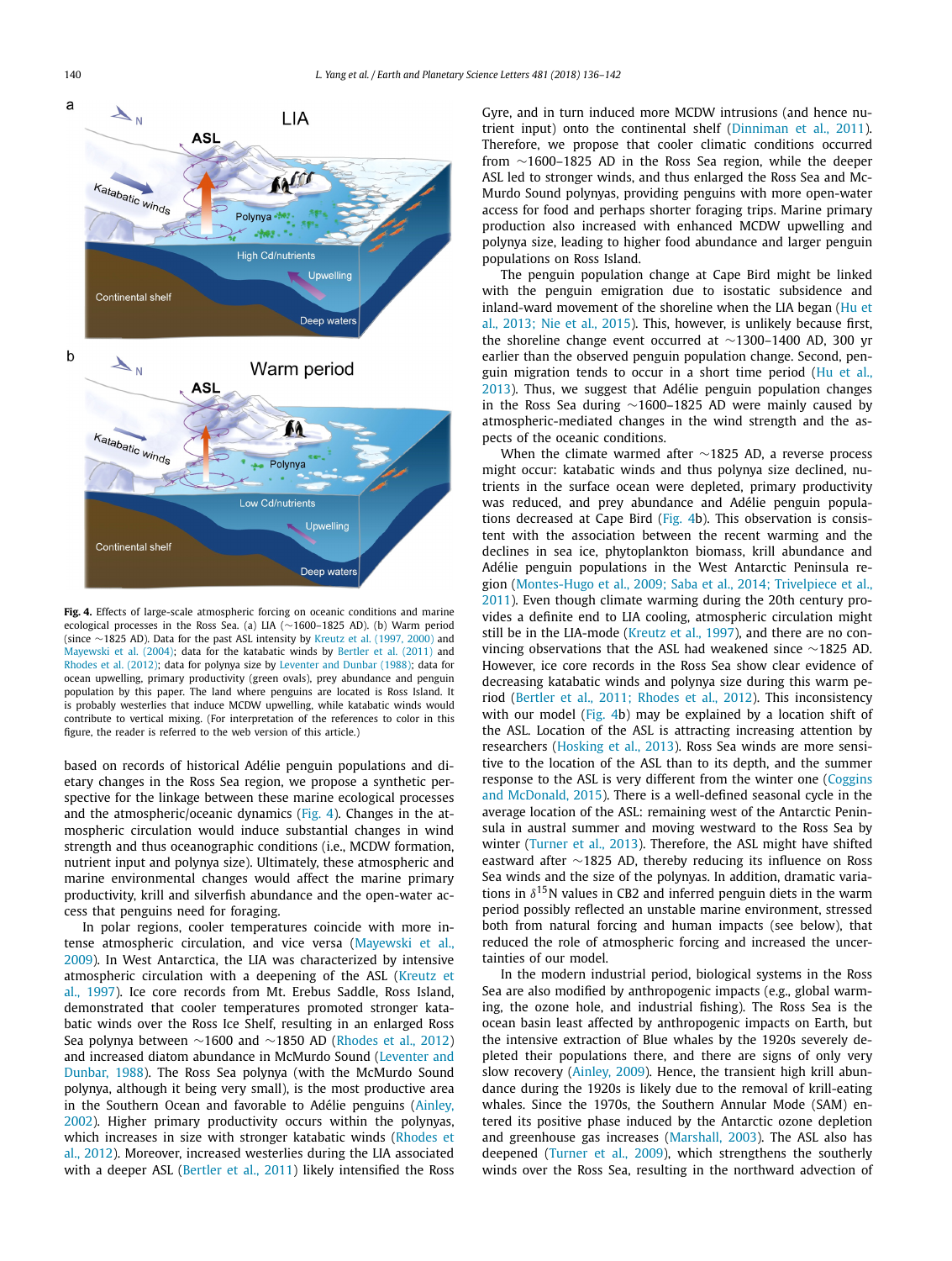<span id="page-5-0"></span>sea ice and an enlarged Ross Sea polynya (Drucker et al., 2011), thus increasing primary production and krill abundance.

# **5. Conclusions**

Increases in greenhouse gases and the Antarctic ozone hole have impacted the Southern Hemisphere atmospheric circulation in recent decades (Fogt and Zbacnik, 2014; Shindell, 2004; Turner et al., 2009). In this study, we have proposed geochemical proxies to infer historical wind strength, polynya size, food availability and penguin population changes at Ross Island for the past 500 yr and their interconnections. We propose that changes in the atmospheric forcing exerted a series of impacts on the oceanic conditions and thus marine ecological processes during the LIA, and that the Antarctic marine food webs are strongly linked with atmospheric/oceanic dynamics. We present this synthetic model to help explain the complexity of responses of Southern Ocean ecosystems to large-scale climate variability. Future changes in atmospheric circulation will likely have profound impacts on oceanic conditions and marine ecological processes in the Ross Sea and other Antarctic regions. The recent increase in sea ice in the Ross Sea is in contrast to the ongoing and rapid declines observed in the West Antarctic Peninsula that are linked to increased strength of relatively warm northerly winds (Lefebvre et al., 2004). Antarctic sectors tend to have different regional climate regimes based on aspects of wind, sea ice, and bathymetry and often generate different (and even opposite) ecological responses. Thus, our model can be tested and modified as additional data are gathered from these regions.

#### **Acknowledgements**

This study was funded by the Chinese Polar Environment Comprehensive Investigation & Assessment Programmes (CHINARE2017- 02-01, 2017-04-04) and the International Cooperation in Polar Research (IC201604) and the External Cooperation Program of BIC, CAS (No. 211134KYSB20130012) and NSFC (No. 41476165). The authors are grateful to the United States Antarctic Program (USAP) and Raytheon Polar Services for logistical support of field work funded by NSF Grant ANT-0739575. We also thank J. Smykla and L. Coats for their valuable assistance in the field, D.G. Ainley and M.S. Dinniman for their constructive comments on the discussions. Samples were provided by the Polar Sediment Repository of Polar Research Institute of China.

#### **References**

- [Abouchami,](http://refhub.elsevier.com/S0012-821X(17)30595-2/bib41626F6574616C32303131s1) W., Galer, S.J.G., de Baar, H.J.W., Alderkamp, A.C., Middag, R., Laan, P., Feldmann, H., Andreae, M.O., 2011. [Modulation](http://refhub.elsevier.com/S0012-821X(17)30595-2/bib41626F6574616C32303131s1) of the Southern Ocean cadmium isotope signature by ocean circulation and primary [productivity.](http://refhub.elsevier.com/S0012-821X(17)30595-2/bib41626F6574616C32303131s1) Earth Planet. Sci. [Lett. 305,](http://refhub.elsevier.com/S0012-821X(17)30595-2/bib41626F6574616C32303131s1) 83–91.
- Ainley, D., 2002. The Adélie Penguin: [Bellwether](http://refhub.elsevier.com/S0012-821X(17)30595-2/bib41696E32303032s1) of Climate Change. Columbia Uni[versity](http://refhub.elsevier.com/S0012-821X(17)30595-2/bib41696E32303032s1) Press.
- Ainley, D.G., 2009. A history of the [exploitation](http://refhub.elsevier.com/S0012-821X(17)30595-2/bib41696E32303039s1) of the Ross Sea, Antarctica. Polar Rec. 46, [233–243.](http://refhub.elsevier.com/S0012-821X(17)30595-2/bib41696E32303039s1)
- Ainley, D.G., Ballard, G., Dugger, K.M., 2006. [Competition](http://refhub.elsevier.com/S0012-821X(17)30595-2/bib41696E6574616C32303036s1) among penguins and cetaceans reveals trophic cascades in the western Ross Sea, [Antarctica.](http://refhub.elsevier.com/S0012-821X(17)30595-2/bib41696E6574616C32303036s1) Ecology 87 (8), [2080–2093.](http://refhub.elsevier.com/S0012-821X(17)30595-2/bib41696E6574616C32303036s1)
- Ainley, D.G., Clarke, E.D., Arrigo, K., Fraser, W.R., Kato, A., Barton, K.J., [Wilson,](http://refhub.elsevier.com/S0012-821X(17)30595-2/bib41696E6574616C32303035s1) P.R., 2005. [Decadal-scale](http://refhub.elsevier.com/S0012-821X(17)30595-2/bib41696E6574616C32303035s1) changes in the climate and biota of the Pacific sector of the Southern Ocean, 1950s to the 1990s. Antarct. Sci. 17, [171–182.](http://refhub.elsevier.com/S0012-821X(17)30595-2/bib41696E6574616C32303035s1)
- Ainley, D.G., Crockett, E.L., [Eastman,](http://refhub.elsevier.com/S0012-821X(17)30595-2/bib41696E6574616C32303137s1) J.T., Fraser, W.R., Nur, N., O'Brien, K., Salas, L.A., Siniff, D.B., 2017. How overfishing a large piscine [mesopredator](http://refhub.elsevier.com/S0012-821X(17)30595-2/bib41696E6574616C32303137s1) explains growth in Ross Sea penguin [populations:](http://refhub.elsevier.com/S0012-821X(17)30595-2/bib41696E6574616C32303137s1) a framework to better understand impacts of a [controversial](http://refhub.elsevier.com/S0012-821X(17)30595-2/bib41696E6574616C32303137s1) fishery. Ecol. Model. 349, 69–75.
- Ainley, D.G., [LeResche,](http://refhub.elsevier.com/S0012-821X(17)30595-2/bib41696E6574616C31393833s1) R.E., Sladen, W.J.L., 1983. Breeding Biology of the Adélie Penguin. [University](http://refhub.elsevier.com/S0012-821X(17)30595-2/bib41696E6574616C31393833s1) of California Press.
- Ainley, D.G., O'Connor, E.F., [Boekelheide,](http://refhub.elsevier.com/S0012-821X(17)30595-2/bib41696E6574616C31393834s1) R.J., 1984. The marine ecology of birds in the Ross Sea, Antarctica. Ornithol. [Monogr. 32,](http://refhub.elsevier.com/S0012-821X(17)30595-2/bib41696E6574616C31393834s1) iii–97.
- Ainley, D.G., [Wilson,](http://refhub.elsevier.com/S0012-821X(17)30595-2/bib41696E6574616C31393938s1) P.R., Barton, K.J., Ballard, G., Nur, N., Karl, B., 1998. Diet and foraging effort of Adélie penguins in relation to pack-ice [conditions](http://refhub.elsevier.com/S0012-821X(17)30595-2/bib41696E6574616C31393938s1) in the southern Ross Sea. Polar Biol. 20, [311–319.](http://refhub.elsevier.com/S0012-821X(17)30595-2/bib41696E6574616C31393938s1)
- Ancora, S., Volpi, V., Olmastroni, S., Focardi, S., Leonzio, C., 2002. [Assumption](http://refhub.elsevier.com/S0012-821X(17)30595-2/bib416E636574616C32303032s1) and elimination of trace elements in Adélie penguins from Antarctica: a [preliminary](http://refhub.elsevier.com/S0012-821X(17)30595-2/bib416E636574616C32303032s1) study. Mar. Environ. Res. 54, [341–344.](http://refhub.elsevier.com/S0012-821X(17)30595-2/bib416E636574616C32303032s1)
- Ashford, J., Dinniman, M., Brooks, C., 2017. Physical–biological interactions influencing large toothfish over the Ross Sea shelf. Antarct. Sci. 1 (8). <https://doi.org/10.1017/S0954102017000359>.
- Ballard, G., Jongsomjit, D., Veloz, S.D., Ainley, D.G., 2012. Coexistence of [mesopreda](http://refhub.elsevier.com/S0012-821X(17)30595-2/bib42616C6574616C32303132s1)tors in an intact polar ocean [ecosystem:](http://refhub.elsevier.com/S0012-821X(17)30595-2/bib42616C6574616C32303132s1) the basis for defining a Ross Sea marine protected area. Biol. [Conserv. 156,](http://refhub.elsevier.com/S0012-821X(17)30595-2/bib42616C6574616C32303132s1) 72–82.
- Bertler, N.A.N., 2004. El Niño [suppresses](http://refhub.elsevier.com/S0012-821X(17)30595-2/bib42657232303034s1) Antarctic warming. Geophys. Res. Lett. 31.
- Bertler, N.A.N., [Mayewski,](http://refhub.elsevier.com/S0012-821X(17)30595-2/bib4265726574616C32303131s1) P.A., Carter, L., 2011. Cold conditions in Antarctica during the Little Ice [Age—implications](http://refhub.elsevier.com/S0012-821X(17)30595-2/bib4265726574616C32303131s1) for abrupt climate change mechanisms. Earth Planet. Sci. [Lett. 308,](http://refhub.elsevier.com/S0012-821X(17)30595-2/bib4265726574616C32303131s1) 41–51.
- Boyle, E.A., Sclater, F., Edmond, J., 1976. On the marine [geochemistry](http://refhub.elsevier.com/S0012-821X(17)30595-2/bib426F796574616C31393736s1) of cadmium. [Nature 263,](http://refhub.elsevier.com/S0012-821X(17)30595-2/bib426F796574616C31393736s1) 42–44.
- Cherel, Y., 2008. Isotopic niches of emperor and Adélie [penguins](http://refhub.elsevier.com/S0012-821X(17)30595-2/bib43686532303038s1) in Adélie Land, [Antarctica.](http://refhub.elsevier.com/S0012-821X(17)30595-2/bib43686532303038s1) Mar. Biol. 154, 813–821.
- Coggins, J.H.J., McDonald, A.J., 2015. The influence of the [Amundsen](http://refhub.elsevier.com/S0012-821X(17)30595-2/bib436F674D634432303135s1) Sea Low on the winds in the Ross Sea and [surroundings:](http://refhub.elsevier.com/S0012-821X(17)30595-2/bib436F674D634432303135s1) insights from a synoptic climatology. J. Geophys. Res., [Atmos. 120,](http://refhub.elsevier.com/S0012-821X(17)30595-2/bib436F674D634432303135s1) 2167–2189.
- Dinniman, M.S., Klinck, J.M., Smith, W.O., 2011. A model study of [Circumpolar](http://refhub.elsevier.com/S0012-821X(17)30595-2/bib44696E6574616C32303131s1) Deep Water on the West Antarctic Peninsula and Ross Sea [continental](http://refhub.elsevier.com/S0012-821X(17)30595-2/bib44696E6574616C32303131s1) shelves. Deep-Sea Res. 58, [1508–1523.](http://refhub.elsevier.com/S0012-821X(17)30595-2/bib44696E6574616C32303131s1)
- Drucker, R., Martin, S., Kwok, R., 2011. Sea ice [production](http://refhub.elsevier.com/S0012-821X(17)30595-2/bib4472756574616C32303131s1) and export from coastal polynyas in the Weddell and Ross Seas. [Geophys.](http://refhub.elsevier.com/S0012-821X(17)30595-2/bib4472756574616C32303131s1) Res. Lett. 38 (17).
- Emslie, S.D., Berkman, P.A., Ainley, D.G., Coats, L., Polito, M., 2003. [Late-Holocene](http://refhub.elsevier.com/S0012-821X(17)30595-2/bib456D736574616C32303033s1) initiation of ice-free [ecosystems](http://refhub.elsevier.com/S0012-821X(17)30595-2/bib456D736574616C32303033s1) in the southern Ross Sea, Antarctica. Mar. Ecol. Prog. [Ser. 262.](http://refhub.elsevier.com/S0012-821X(17)30595-2/bib456D736574616C32303033s1)
- Emslie, S.D., Coats, L., Licht, K., 2007. A 45,000 yr record of Adélie [penguins](http://refhub.elsevier.com/S0012-821X(17)30595-2/bib456D736574616C32303037s1) and climate change in the Ross Sea, Antarctica. [Geology 35,](http://refhub.elsevier.com/S0012-821X(17)30595-2/bib456D736574616C32303037s1) 61.
- Emslie, S.D., [Patterson,](http://refhub.elsevier.com/S0012-821X(17)30595-2/bib456D7350617432303037s1) W.P., 2007. Abrupt recent shift in *δ*13C and *δ*15N values in Adélie penguin eggshell in [Antarctica.](http://refhub.elsevier.com/S0012-821X(17)30595-2/bib456D7350617432303037s1) Proc. Natl. Acad. Sci. USA 104, [11666–11669.](http://refhub.elsevier.com/S0012-821X(17)30595-2/bib456D7350617432303037s1)
- Espejo, W., Celis, J.E., [González-Acuña,](http://refhub.elsevier.com/S0012-821X(17)30595-2/bib4573706574616C32303134s1) D., Jara, S., Barra, R., 2014. Concentration of trace metals in [excrements](http://refhub.elsevier.com/S0012-821X(17)30595-2/bib4573706574616C32303134s1) of two species of penguins from different locations of the Antarctic [Peninsula.](http://refhub.elsevier.com/S0012-821X(17)30595-2/bib4573706574616C32303134s1) Polar Biol. 37, 675–683.
- Fogt, R.L., Zbacnik, E.A., 2014. Sensitivity of the Amundsen Sea Low to [stratospheric](http://refhub.elsevier.com/S0012-821X(17)30595-2/bib466F675A626132303134s1) ozone depletion. J. Climate 27, [9383–9400.](http://refhub.elsevier.com/S0012-821X(17)30595-2/bib466F675A626132303134s1)
- Hiscock, M.R., 2004. The Regulation of Primary [Productivity](http://refhub.elsevier.com/S0012-821X(17)30595-2/bib48697332303034s1) in the Southern Ocean. PhD Diss. Duke [University,](http://refhub.elsevier.com/S0012-821X(17)30595-2/bib48697332303034s1) Durham.
- Holland, P.R., Kwok, R., 2012. [Wind-driven](http://refhub.elsevier.com/S0012-821X(17)30595-2/bib486F6C4B776F32303132s1) trends in Antarctic sea-ice drift. Nat. [Geosci. 5,](http://refhub.elsevier.com/S0012-821X(17)30595-2/bib486F6C4B776F32303132s1) 872–875.
- Hosking, J.S., Orr, A., [Marshall,](http://refhub.elsevier.com/S0012-821X(17)30595-2/bib486F736574616C32303133s1) G.J., Turner, J., Phillips, T., 2013. The influence of the [Amundsen–Bellingshausen](http://refhub.elsevier.com/S0012-821X(17)30595-2/bib486F736574616C32303133s1) seas low on the climate of West Antarctica and its [representation](http://refhub.elsevier.com/S0012-821X(17)30595-2/bib486F736574616C32303133s1) in coupled climate model simulations. J. Climate 26, 6633–6648.
- Hu, Q.H., Sun, L.G., Xie, Z.Q., Emslie, S.D., Liu, X.D., 2013. [Increase](http://refhub.elsevier.com/S0012-821X(17)30595-2/bib48756574616C32303133s1) in penguin populations during the Little Ice Age in the Ross Sea, [Antarctica.](http://refhub.elsevier.com/S0012-821X(17)30595-2/bib48756574616C32303133s1) Sci. Rep. 3, 2472.
- Huang, T., Sun, L., Long, N., Wang, Y., Huang, W., 2013. [Penguin](http://refhub.elsevier.com/S0012-821X(17)30595-2/bib4875616574616C32303133s1) tissue as a proxy for relative krill [abundance](http://refhub.elsevier.com/S0012-821X(17)30595-2/bib4875616574616C32303133s1) in East Antarctica during the Holocene. Sci. Rep. 3, [2807.](http://refhub.elsevier.com/S0012-821X(17)30595-2/bib4875616574616C32303133s1)
- Huang, T., Sun, L., Wang, Y., Kong, D., 2011. Late [Holocene](http://refhub.elsevier.com/S0012-821X(17)30595-2/bib4875616574616C32303131s1) Adélie penguin population dynamics at Zolotov Island, Vestfold Hills, Antarctica. J. [Paleolimnol. 45,](http://refhub.elsevier.com/S0012-821X(17)30595-2/bib4875616574616C32303131s1) [273–285.](http://refhub.elsevier.com/S0012-821X(17)30595-2/bib4875616574616C32303131s1)
- Huang, T., Sun, L., Wang, Y., Liu, X., Zhu, R., 2009. Penguin [population](http://refhub.elsevier.com/S0012-821X(17)30595-2/bib4875616574616C32303039s1) dynamics for the past [8500 years](http://refhub.elsevier.com/S0012-821X(17)30595-2/bib4875616574616C32303039s1) at Gardner Island, Vestfold Hills. Antarct. Sci. 21, 571–578.
- Huang, T., Yang, L., Chu, Z., Sun, L., Yin, X., 2016. Geochemical record of high emperor penguin populations during the Little Ice Age at Amanda Bay, Antarctica. Sci. Total Environ. 565, 1185–1192. [https://doi.org/10.1016/j.scitotenv.](https://doi.org/10.1016/j.scitotenv.2016.05.166) [2016.05.166](https://doi.org/10.1016/j.scitotenv.2016.05.166).
- Klinck, J., [Dinniman,](http://refhub.elsevier.com/S0012-821X(17)30595-2/bib4B6C6944696E32303130s1) M., 2010. Exchange across the shelf break at high southern [latitudes.](http://refhub.elsevier.com/S0012-821X(17)30595-2/bib4B6C6944696E32303130s1) Ocean Sci. 6, 513.
- Kreutz, K., [Mayewski,](http://refhub.elsevier.com/S0012-821X(17)30595-2/bib4B72656574616C31393937s1) P., Meeker, L., Twickler, M., Whitlow, S., Pittalwala, I., 1997. Bipolar changes in [atmospheric](http://refhub.elsevier.com/S0012-821X(17)30595-2/bib4B72656574616C31393937s1) circulation during the Little Ice Age. Science 277, [1294–1296.](http://refhub.elsevier.com/S0012-821X(17)30595-2/bib4B72656574616C31393937s1)
- Kreutz, K.J., [Mayewski,](http://refhub.elsevier.com/S0012-821X(17)30595-2/bib4B72656574616C32303030s1) P.A., Pittalwala, I.I., Meeker, L.D., Twickler, M.S., Whitlow, S.I., 2000. Sea level pressure variability in the [Amundsen](http://refhub.elsevier.com/S0012-821X(17)30595-2/bib4B72656574616C32303030s1) Sea region inferred from a West Antarctic [glaciochemical](http://refhub.elsevier.com/S0012-821X(17)30595-2/bib4B72656574616C32303030s1) record. J. Geophys. Res., Atmos. 105, 4047–4059.
- LaRue, M.A., Ainley, D.G., [Swanson,](http://refhub.elsevier.com/S0012-821X(17)30595-2/bib4C61526574616C32303133s1) M., Dugger, K.M., Phil, O., Lyver, B., Barton, K., Ballard, G., 2013. Climate change [winners:](http://refhub.elsevier.com/S0012-821X(17)30595-2/bib4C61526574616C32303133s1) receding ice fields facilitate colony expansion and altered dynamics in an Adélie penguin [metapopulation.](http://refhub.elsevier.com/S0012-821X(17)30595-2/bib4C61526574616C32303133s1) PLoS ONE 8, [E60568.](http://refhub.elsevier.com/S0012-821X(17)30595-2/bib4C61526574616C32303133s1)
- Lefebvre, W., Goosse, H., [Timmermann,](http://refhub.elsevier.com/S0012-821X(17)30595-2/bib4C65666574616C32303034s1) R., Fichefet, T., 2004. Influence of the Southern Annular Mode on the sea ice–ocean system. J. Geophys. Res., [Oceans 109.](http://refhub.elsevier.com/S0012-821X(17)30595-2/bib4C65666574616C32303034s1)
- Leventer, A., Dunbar, R.B., 1988. Recent diatom record of [McMurdo](http://refhub.elsevier.com/S0012-821X(17)30595-2/bib4C657644756E31393838s1) Sound, Antarctica: implications for history of sea ice extent. [Paleoceanography 3,](http://refhub.elsevier.com/S0012-821X(17)30595-2/bib4C657644756E31393838s1) 259–274.
- Liu, X., Nie, Y., Sun, L., Emslie, S.D., 2013. [Eco-environmental](http://refhub.elsevier.com/S0012-821X(17)30595-2/bib4C69756574616C32303133s1) implications of elemental and carbon isotope [distributions](http://refhub.elsevier.com/S0012-821X(17)30595-2/bib4C69756574616C32303133s1) in ornithogenic sediments from the Ross Sea region, Antarctica. Geochim. [Cosmochim.](http://refhub.elsevier.com/S0012-821X(17)30595-2/bib4C69756574616C32303133s1) Acta 117, 99–114.